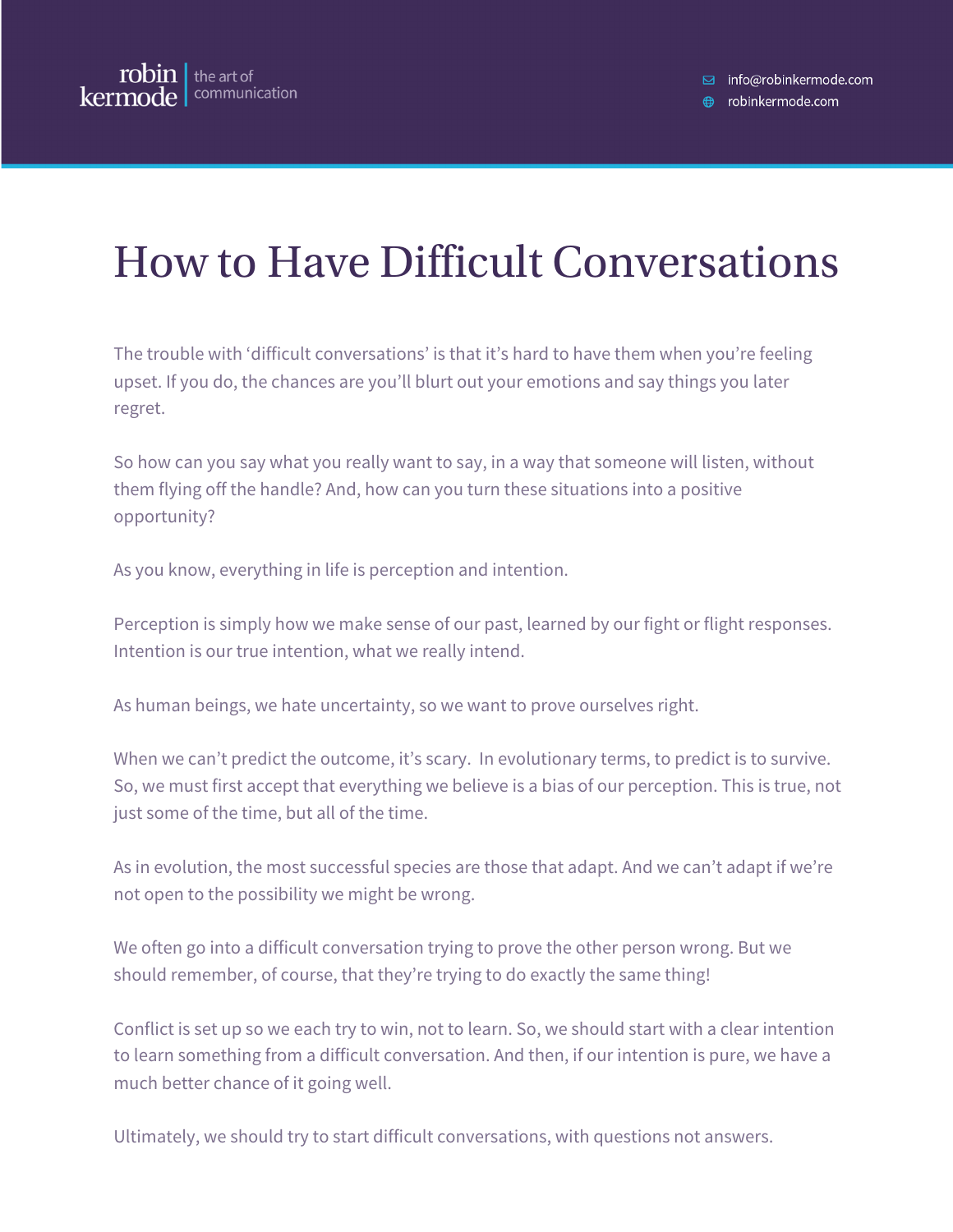

□ info@robinkermode.com

**⊕** robinkermode.com

## Here are my Top 10 suggestions around difficult conversations:

1. Don't think of it as a difficult conversation.

If we start a conversation expecting it to be difficult, expecting a hostile response, we're likely to begin defensively which will set up the angry vortex right up front. So try not to anticipate their reaction.

2. Know your intention.

Be really clear what you want to achieve. Are you trying to make someone feel bad? Make them understand? Change their behaviour? Or apologize?

3. Keep it simple and clean.

Don't give mixed messages. For example, don't smile to try to make a difficult message more palatable. Mixed messages usually make things worse.

4. Say your piece once.

Don't keep repeating a message. Once you've said your piece, stop. When we get upset, we often repeat our argument to make it more forceful. But it has the opposite effect. Say it once and then stop talking.

5. Listen without judgement.

Nerves and anger can make us stop listening. Give them time to speak freely.

6. Ask questions.

You're trying to understand where they are coming from. For example:

(a) If someone isn't performing well or is behaving badly, ask 'What would you do if you were in my shoes?'

- (b) Feedback their emotional state, as in 'You seem very angry. Tell me about that.'
- 7. Repeat back what they've said to show that you've been listening. This is what Customer Service departments are taught. And it works.
- 8. Always try to find a win-win outcome. No-one wants to feel they've lost. Help them to end up in a good place.